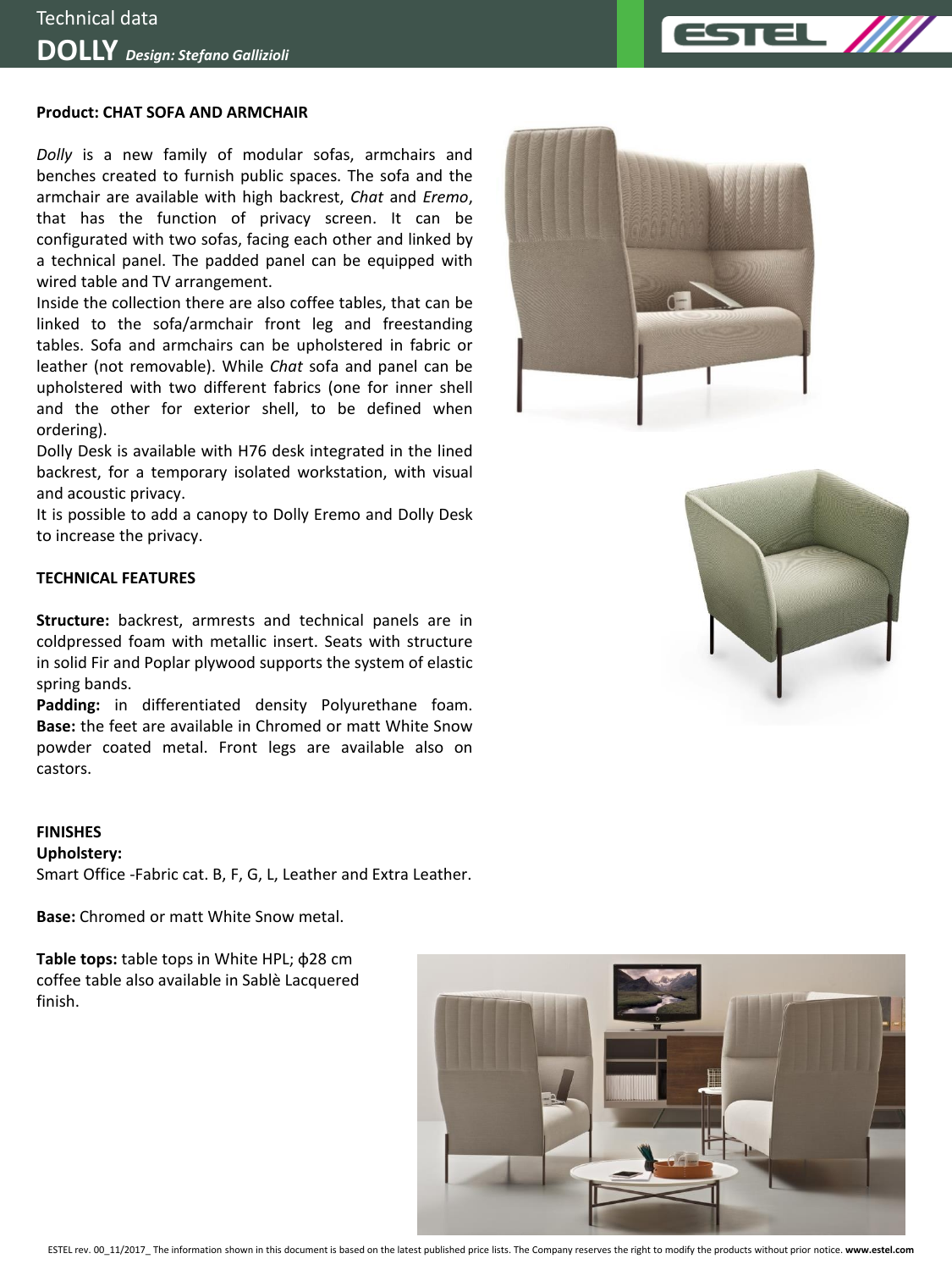

46<br>18"1/8

## **DIMENSIONS**





 $\frac{46}{18^{7}/8}$ 







*DOLLY DESK, with integrated coffee table.*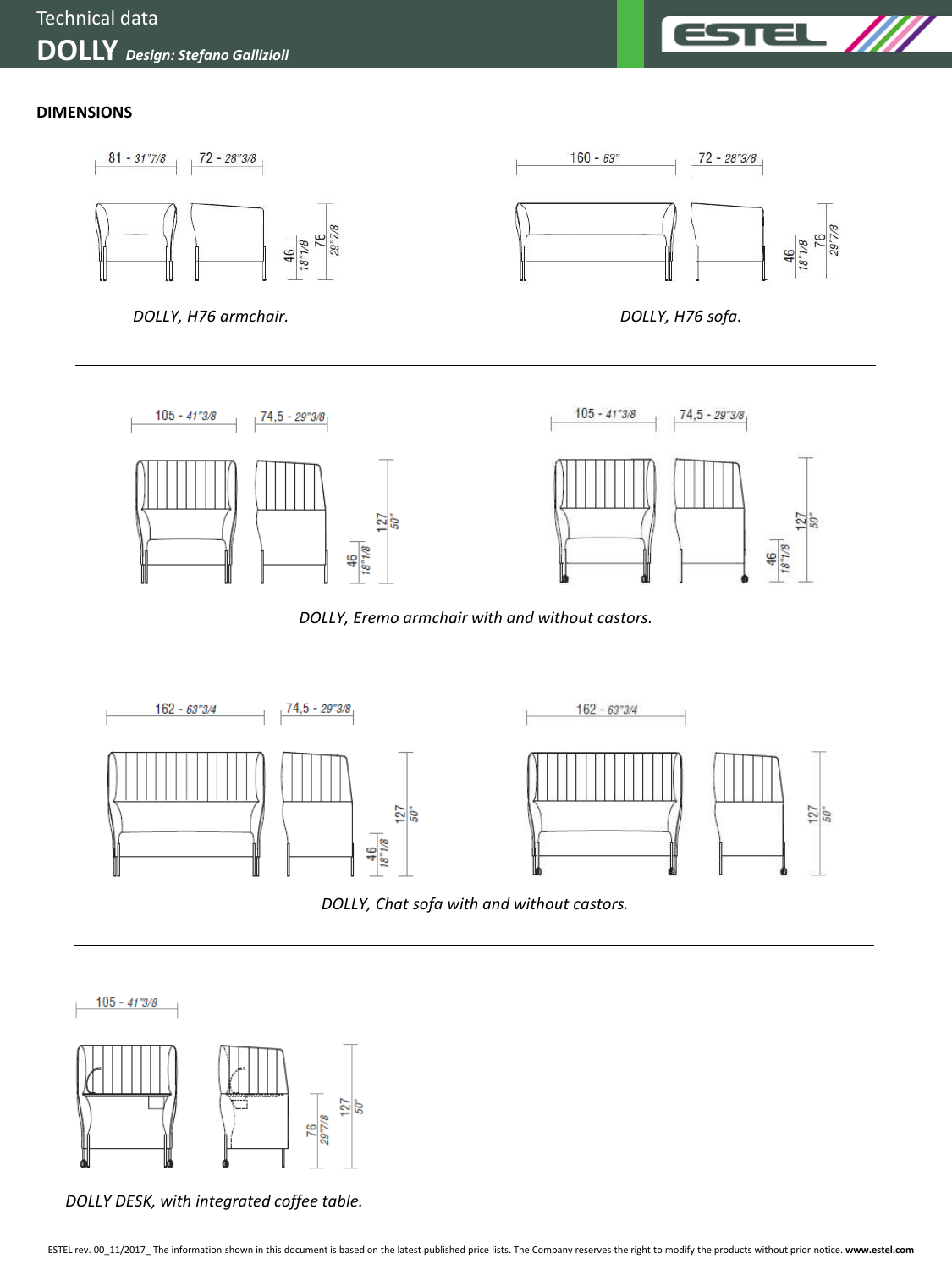

## **ACCESSORIES**



*47x30 HPL table.*

*47x30 HPL table with USB sockets.*

ESTEL rev. 00\_11/2017\_ The information shown in this document is based on the latest published price lists. The Company reserves the right to modify the products without prior notice. **www.estel.com**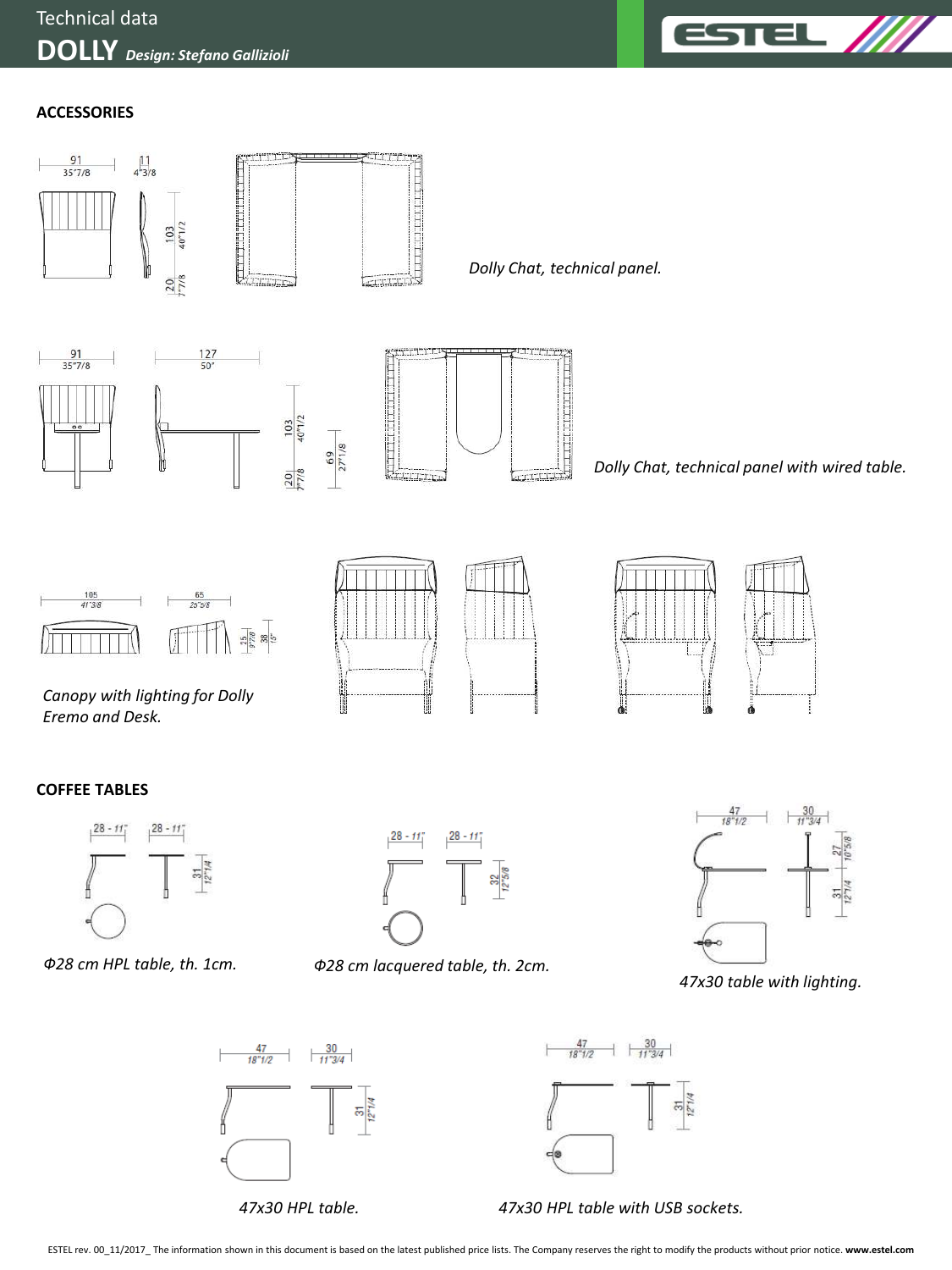### **Product: MODULAR BENCH**

*Dolly* Family has also the bench system with several possibilities of configuration, that can be obtained by combining 2 and 3 seats, joined by linear, 60° or 90° coffee tables connection.

The benches can be equipped with backrest and armrests, according to the requirements. Fabric and leather covers are not removable. The feet are in Chromed or matt White Snow powder coated metal.

### **TECHNICAL FEATURES**

**Structure:** seat and backrest are in coldpressed foam with metallic insert. Seats with structure in solid Fir and Poplar plywood supports the system of elastic spring bands. **Padding:** in differentiated density Polyurethane foam. **Base:** feet in Chromed or matt White Snow powder coated metal.

#### **FINISHES**

**Upholstery:** Smart Office - Fabric cat. B, F, G, L, Leather and Extra Leather. ,

**Base:** feet in Chromed or matt White Snow powder coated metal.

**Table tops:** in sablè lacquered MDF panels, available in different sample collection colours.

Available ф28 cm coffee tables in HPL or lacquered, for the dimensions see the examples for sofa and armchair.





ESTEL rev. 00\_11/2017\_ The information shown in this document is based on the latest published price lists. The Company reserves the right to modify the products without prior notice. **www.estel.com**